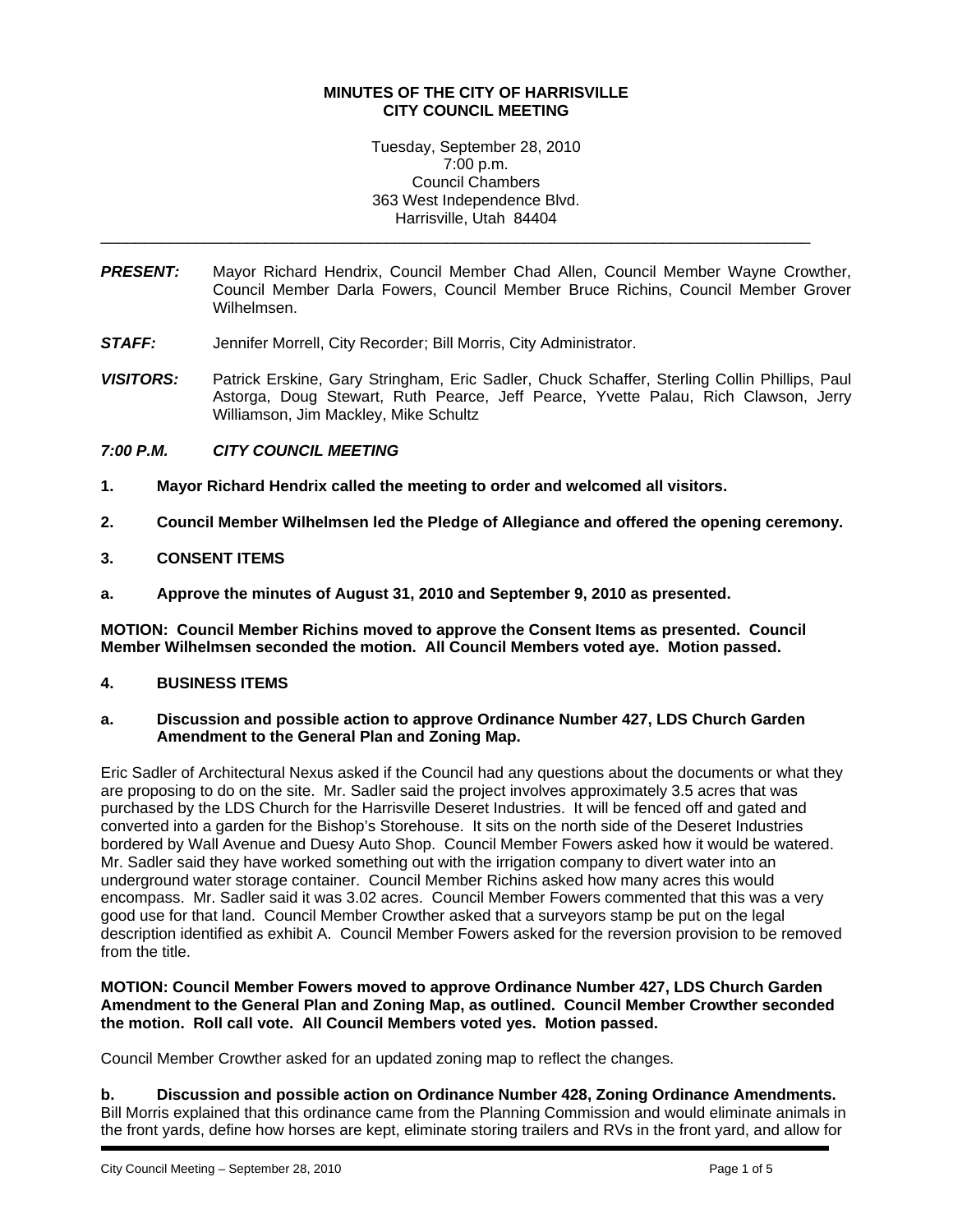the rental of automobiles and non commercial vehicles. He explained the difference between commercial and noncommercial vehicles and said that Aloha Auto would like to be able to rent UHaul's.

Council Member Richins asked if this would help clarify issues with enforcing parking violations. Mr. Morris affirmed that it would and said the code enforcement officer assisted the Planning Commission with the wording. Council Member Crowther referred to Section 2 and asked why it requires a minimum of 30 feet of yard space behind your home. Mr. Morris said that is set back requirement in the current ordinance. Mr. Crowther said he would like to see a sketch added to Section 3 and asked that the requirement for additional parking to "remain open and unobstructed to the sky" be taken out. Mr. Morris suggested that "open and unobstructed" be left in with the words "in front yard" following it. Council Member Crowther also asked that Section 3, Item 5 say "storm water run off must be directed or collected". He also recommended that Section 4 include rental of commercial trucks not just noncommercial. He said this might open up the opportunity for a commercial enterprise that rents industrial trucks to bring their business to the City including a fork-lift dealership or construction equipment rental. Mr. Morris suggested changing it to say "commercial vehicles and equipment". Council Member Richins asked if the change to "collected and directed" included snow melt. Council Member Crowther said it would and the Council discussed how this might solve some problems that have come up in the past. Council Member Wilhelmsen asked if these changes would have any impact on Whetton Auto Sales in Knight Plaza. Mr. Morris clarified that the current ordinance allows for the sale of vehicles but not for rental.

**MOTION: Council Member Allen moved to approve Ordinance Number 428, Zoning Ordinance Amendments with the changes made here. Council Member Crowther seconded the motion. Roll call vote. All Council Members voted yes. Motion passed.** 

**c. Discussion and possible action to give partial conditional acceptance to Golf Crest Phase 2 and allow for a bond security in lieu of cash escrow.** 

Mike Schultz, Castle Creek Homes, said he had not seen the letter from Kent Jones office. Mr. Morris read the letter to everyone and explained that Golf Crest was in the same situation as the Georgian; noting that both developers had their escrow with the now defunct Barnes Bank. He said in this case an amount has not been set by the City Engineer for the bond amount. He indicated that staff would work with Mr. Schultz once they are given the amount.

Mr. Schultz requested that the landscaping be omitted from the improvements saying the landscaping cannot be put in until the buildings are complete. He said the landscaping for the detention ponds was completed this week. He also mentioned that he is required to either have the landscaping complete or escrow for it through the mortgage company before he can sell a unit. In essence he is putting up double escrow for the landscaping if the City requires it as well. This comes in to play mainly when they sell a unit in the winter and cannot landscape until the spring.

Mr. Morris suggested leaving this to staff to deal with. Council Member Crowther stated that the bond should still cover the landscaping. Mr. Schultz pointed out that if the landscaping were left out he could post a cash escrow. Mayor Hendrix recommended leaving it up to staff to determine the amount for the bond and to negotiate the landscaping. Council Member Crowther asked why parking lots were not included in the roadway improvements. Mr. Schultz said they cannot complete parking lots until the buildings are done. He pointed out that they would not be able to sell the units without the parking lots being done and questioned the need to escrow for them. He said the parking lots were essentially a part of the building. He said they could still be building for 4 more years.

**MOTION: Council Member Fowers moved to grant partial conditional acceptance to Golf Crest Village Townhomes PRUD Phase 2 and that the bond issues be negotiated and worked out by staff and that the conditional acceptance include the items from the Kent Jones memo dated September 23, 2010. Council Member Wilhelmsen seconded the motion. All Council Members voted aye. Motion passed.** 

**d. Discussion and possible action on request for six (6) month extension on final approval of Thoroughbred Meadows.**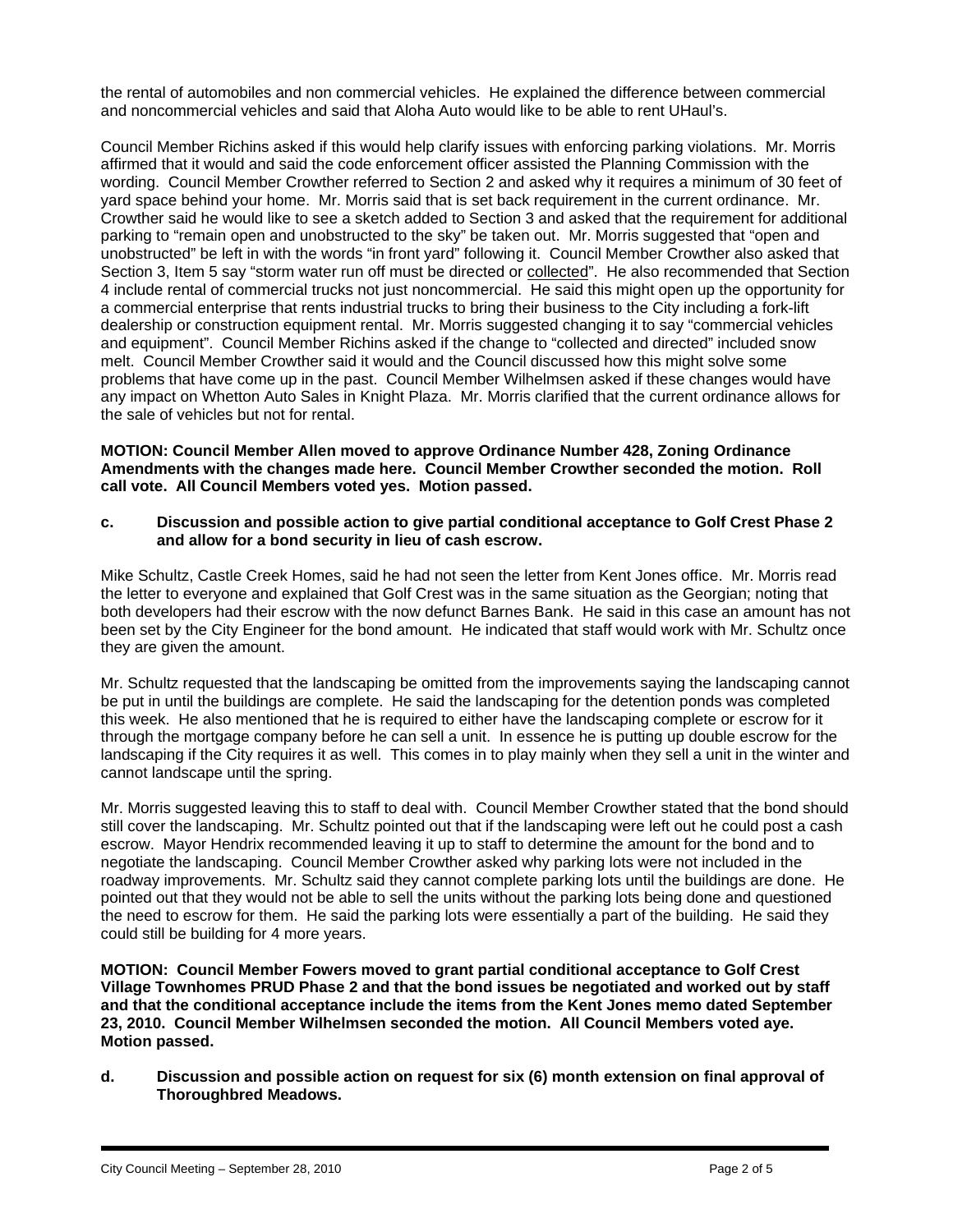Bill Morris explained that Eric Thomas would not be here tonight. He explained that they want to wait until January to record so there is not an increase in the property taxes. Also, Mr. Thomas has just received approval from the lender to begin the improvements but it is too late in the year to start. He said Mr. Thomas feels the best option is to request a 6 month extension. Mr. Morris reported that Mr. Thomas has piped the Costley Ditch and put in the Brown's secondary water. He said they the Butter's secondary water issue would still need to be addressed.

Council Member Richins asked if we could grant this since an extension was given previously. Mr. Morris explained that the previous extension given to Mr. Thomas was for the initial application. It expired and he was required to apply again. This will be the first and only extension granted on the second application. Council Member Crowther asked why this development is taking so long. Mr. Morris explained that it is due to the economy and the difficulty in acquiring financing and selling the lots.

Council Member Allen asked why we should grant the six month extension due to the length of time it took to get the Brown's secondary water. Harrisville resident Jerry Williamson, 196 Larsen Lane, asked to speak. He said the development effects two sides of his property and stated he has no irrigation water. He said he has tried all summer to work with Mr. Thomas but nothing has happened. The Council discussed tabling this until the next meeting and asked Mr. Williamson if he would come back.

**MOTION: Council Member Allen moved to table the request for a six month extension on final approval of Thoroughbred Meadows until the next meeting on October 12, 2010. Council Member Fowers seconded the motion. All Council Members voted aye. Motion passed.** 

### **e. Discussion and possible action on Ordinance Number 429, Cluster Development Concepts Amendment**

Mr. Morris reported that this ordinance is from the Planning Commission as a result of the R-3/R5-6 zones being removed and a desire by the Planning Commission to adjust clusters to allow patio type homes. Council Member Fowers referred to page 4 section 8c(1) and asked if this was a good idea. Mr. Morris explained that it would allow single family patio homes and stressed this would not apply to multi-family developments.

Council Member Crowther asked that the references in the paragraph to the City Council and the Planning Commission be preceded by the word "Harrisville" so there was no confusion as to what city was granting the approval or making the recommendation. Council Member Fowers expressed concern that this is the very thing the Council was trying to get rid of when they removed the R-3/R5-6 zones. Mr. Morris said the Planning Commission requested this and suggested that Jeff Pearce, Planning Commission chair, explain the philosophy behind this ordinance.

Council Member Fowers also expressed concern for the density bonuses. Mr. Morris explained that the bonuses could potentially allow the density to double and he reviewed some of the options for awarding bonuses. Mr. Pearce pointed out there is a 100% bonus cap. Mr. Morris described how this would work in theory and provide homes that, although clustered closer together, would be nicer homes with open space. He said it might bring in something similar to the Cottages.

Council Member Crowther asked about frontage requirements. Mr. Morris explained that the development agreements for these would be approved on an individual basis and that is where those concerns would be addressed. Council Member Crowther also asked that the 50% open space bonus be changed from "a maximum of 50%" to "a minimum of 50%" open space to get the bonus.

Council Member Wilhelmsen asked about the possibility of multi-family homes. Mr. Morris asked the Council to read section 11.16.040 that ends with, "…so long as said development consists of separate and singlefamily dwellings." Council Member Crowther inquired about the bonus for landscaped park strips. Mr. Morris said the current landscape ordinance does not require park strips to be landscaped or trees put in which is why a bonus would be given for landscaping them.

Council Member Crowther also asked about the bonus for energy efficient homes and asked that the approved energy efficiency organization be "acceptable to the Planning Commission". Council Member Wilhelmsen asked how this ordinance would benefit the city. Mr. Morris said it would bring denser housing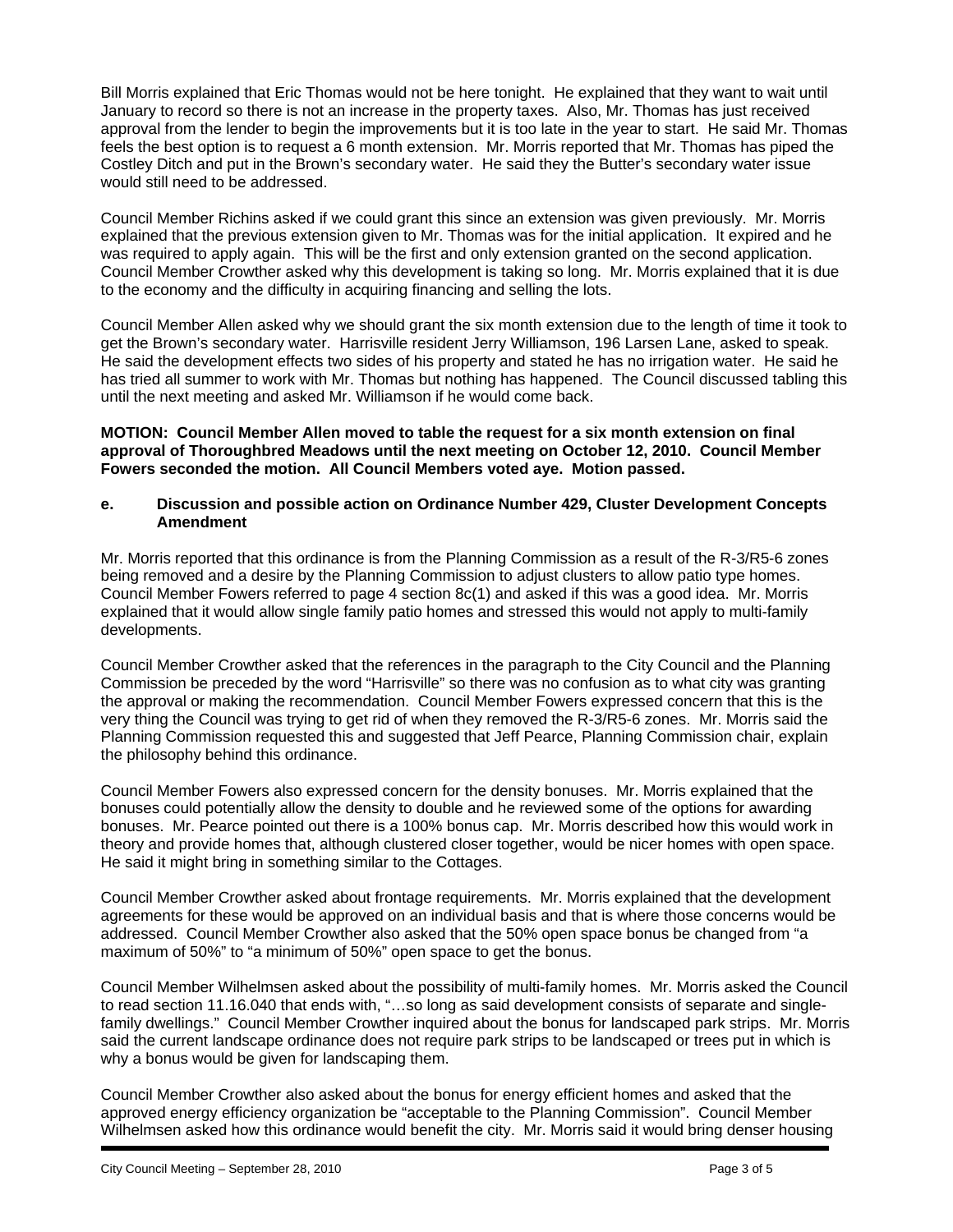but would look really nice, something similar to the Cottages. Council Member Crowther asked if this ordinance stated any standards for public utilities in the roads. Mr. Morris said this just covers density. Everything else for the subdivision would be covered by the Public Works Standards and the subdivision ordinance. Council Member Fowers said she is not in favor of this ordinance and would motion to disapprove it. The Council discussed areas in the City with 10 acres parcels. Mr. Morris addressed the concerns with Section 8c(1) and suggested striking c(1) and then vote on the ordinance without it.

**MOTION: Council Member Wilhelmsen moved to approve Ordinance 429, Cluster Development Concepts Amendment, and that 11.16.030 8(c)(1) be striken which refers to the density of the development and allow for the other changes to be made in the ordinance. Council Member Fowers seconded the motion. Roll call vote. All Council Members present voted yes. Motion passed** 

### **f. Discussion and possible action on Ordinance Number 430, Intoxicating Chemical Compounds Prohibited.**

Mr. Morris explained that this is a Spice ordinance requested by the Police Department. He said it is modeled after the Spice ordinance passed by Ogden City. He pointed out that the purpose section has been better defined, the prohibition section includes businesses, and there is a provision for a DARE type program. In addition, the enforcement section includes the revocation of a business license issued by the City.

Council Member Fowers expressed support of this ordinance in light of the fact that neighboring cities are passing similar ordinances and could drive those who wish to purchase this substance into our city. Council Member Crowther asked if this is the same variety of salvia that people plant as a shrub. Mr. Morris said there are different varieties of the salvia plant with the plant in question being the salvia divinorum plant which is different than the common shrub. Council Member Crowther asked if passing this ordinance will force the sale of Spice underground. Council Member Allen replied that it is important to pass this and will give officers an additional charge against those who are high on spice. Also, he pointed out there are two smoke shops in the City that sell this substance.

Mr. Morris pointed out that one city has had five medical calls for people who were having problems with it, which is a small number of the population. Council Member Wilhelmsen said his concern is not so much what the individual does but how they affect the rest of the population such as driving under the influence (DUI). Council Member Allen said you can be charged if you are DUI on Spice but not if you are just walking down the street.

Council Member Richins asked for the description of Spice. Mr. Morris explained that it is all of the chemical compounds listed under 4.50.020 and they all have a variety of street names and come in a variety of forms. Mayor Hendrix discussed the difficulty in drug testing for this type of substance. Mr. Morris explained that there is a plant form as well as a synthetic form created to mimic marijuana. Council Member Richins asked if ricin/castor beans would fall under this ordinance. Mr. Morris stated it would not and explained why.

### **MOTION: Council Member Allen moved to approve Ordinance Number 430, Intoxicating Chemical Compounds Prohibited. Council Member Richins seconded the motion. Roll call vote. All Council Members voted yes. Motion passed.**

Council Member Allen asked what the plan was for enforcing this ordinance. Mr. Morris said the Chief of Police will take the ordinance around to those businesses who might be distributing the substance and have an officer follow up in a few weeks to make sure they are in compliance.

# **g. Discussion and possible action on Resolution Number 2010-13, approving an Interlocal Cooperation Agreement between the North View Fire District and Harrisville City.**

Mayor Hendrix discussed the impact fee agreement with North View Fire Agency and the creation of North View Fire District (NVFD). He explained that NVFD has the authority to collect impact fees and has asked that the cities continue to collect impact fees and pass those along to NVFD. Council Member Wilhelmsen said all three cities, Harrisville, Pleasant View, and North Ogden, must pass the interlocal agreement for NVFD to continue collecting the impact fees.